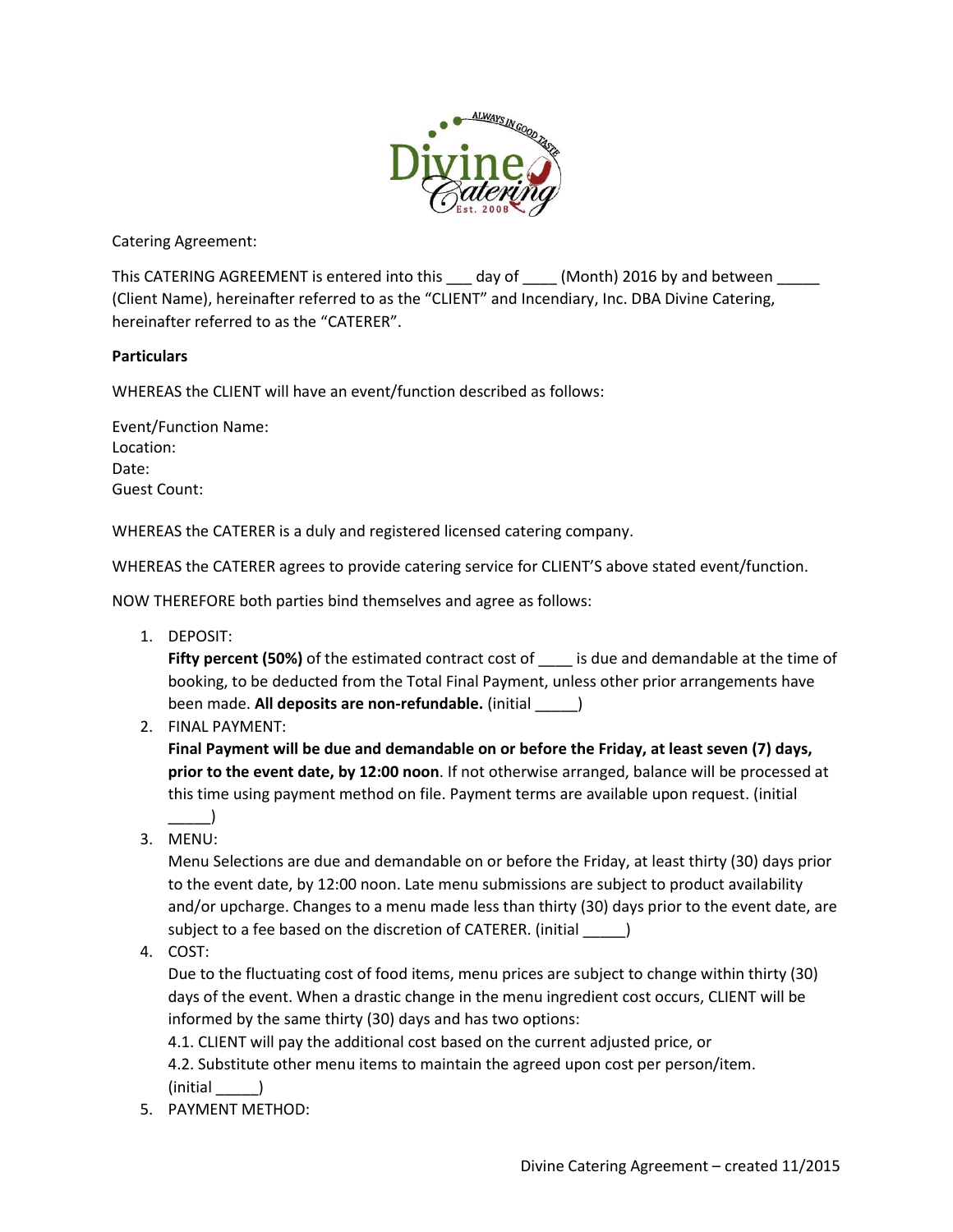We accept cash, check, and all major debit/credit cards. Regardless of payment method, a valid debit/credit card is required to be on file from time of booking.

5.1 Check payments are due on or before the Friday, at least seven (7) days, prior to the event date. If CATERER does not receive the check by the specified time, the debit/credit card on file will be charged the remaining balance due.

5.2 Cash payment discount available upon request and by discretion of CATERER. (initial  $\qquad \qquad$  )

6. SERVICE CHARGE:

There will be an eighteen percent (18%) Service Charge for all events/functions, unless otherwise specified. This service charge is an operating cost to cover insurance, advertising, admin staff, trucks maintenance, fuel to get to events, and other general operating costs. This service charge is NOT gratuity for event/function staff. (initial \_\_\_\_\_)

7. EVENT STAFF GRATUITY:

Event staff gratuity is NOT included in CLIENT'S event/function invoice. At the CLIENT's discretion, gratuity for Divine Catering staff working event/function is appreciated and can be given directly to event service staff at the close of event/function. You may also contact CATERER before or after event to arrange payment of gratuity in another form. (initial \_\_\_\_\_) 8. GUEST COUNT:

Final Guest Count, not subject to reduction, is due the **Friday at least seven (7) days, prior to the event date, by 12:00 noon**. Any additional Guest after the stated period is subject to extra charges as may be imposed by the CATERER.

8.1 Guest count, from time of booking to guest count due date (see section 8), is only subject to a twenty-five percent (25%) reduction rate. Regardless of headcount reduction beyond this point, CLIENT is responsible for the difference. (initial \_\_\_\_\_)

9. GUEST COUNT OVERAGE:

CLIENT will only be charged for the guaranteed number of guests served. If there are a significant amount of attendees over the guaranteed guest count, the CATERER will charge the CLIENT accordingly and by the discretion of the CATERER. CATERER is not responsible for an insufficient food quantity if there are attendees over the guaranteed guest count. (initial  $\qquad \qquad$  )

10. CHILDREN:

 $\Box$ 

Children under the age of five (5) are free of charge, unless CLIENT wishes to provide service/seating for them. Children six and up (6 and up) are charged regular price. Please advise CATERER of significant number of children under the age of five (5) in attendance. (initial

11. FOOD QUANTITY:

Entrée portions are based off of two (2) entrees within specified menu. Lunch portions are 3oz per entrée with a total of 6oz per person. Dinner portions are 4oz per entrée with a total of 8oz per person. Portions may vary for menus that include three (3) or more entrée selections. 11.1 WEDDINGS:

CATERER will prepare between five to ten percent (5-10%) of overage based on the final number of guest count registered by CLIENT. Part of this overage is to include food for the staff and/or service providers. CLIENT will not be charged for this. 11.2 LEFTOVERS: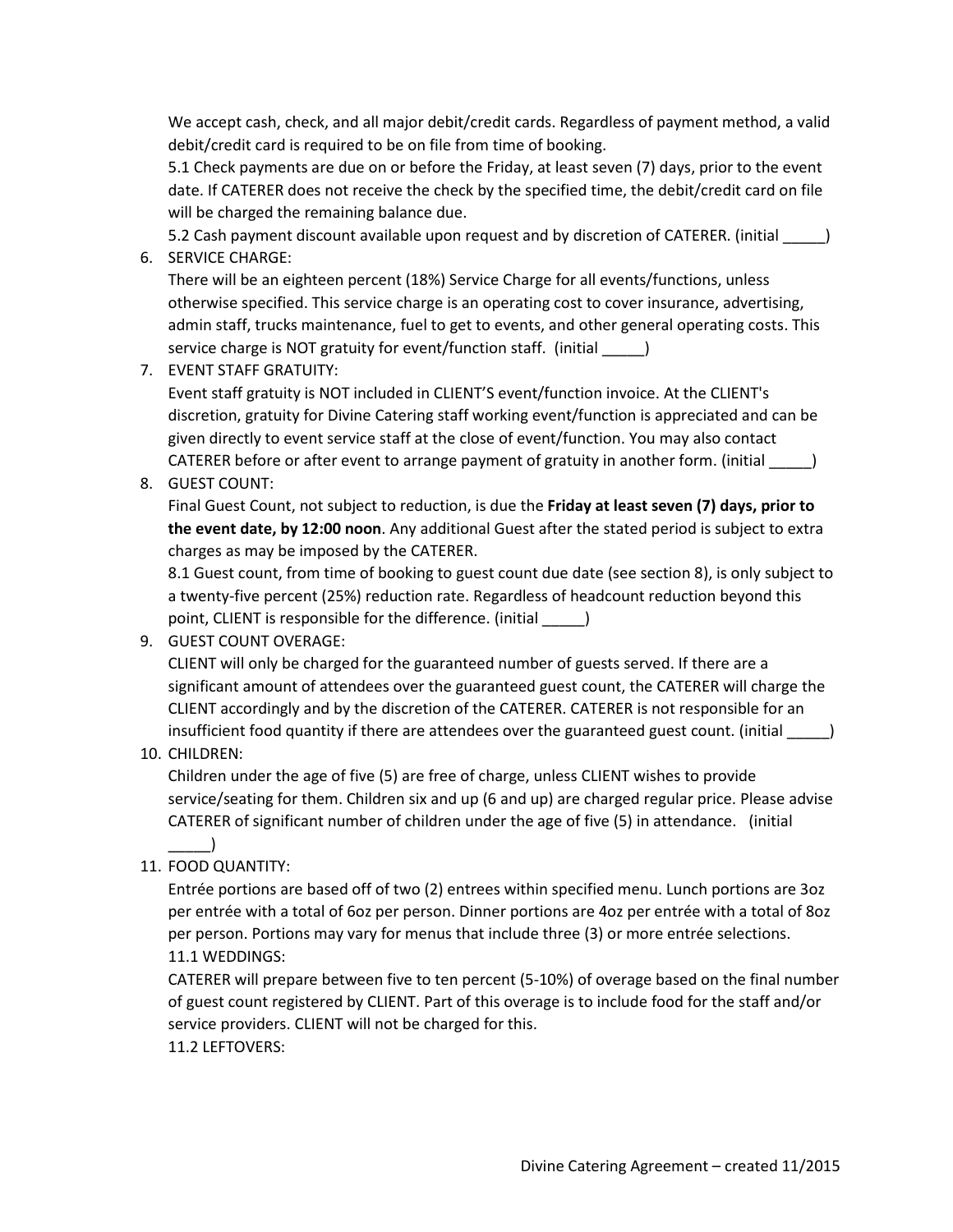In accordance with appropriate Health Codes, CATERER reserves the right to discard any leftover food items, after the agreed upon event timetable, where there is a reasonable risk for food borne illness to occur. (initial  $\qquad \qquad$  )

12. BEVERAGES:

CLIENT assumes the right and responsibility to provide all or part of the bar/beverage supplies and/or service as per venue guidelines and previous agreements with CATERER. CATERER is never liable for any bar/alcohol related incidents when service is being provided by any party other than a Divine Catering OLCC Licensed CATERER exclusively. CATERER may also provide beverage service or Bar Support as previously agreed upon in writing. When CATERER is responsible for hosting the bar, no outside alcoholic beverages are permitted to be opened or served by any party other than an OLCC licensed CATERER. CATERER has the exclusive right to cease alcohol service and shut down the bar if CATERER finds that any attendees have illegally brought in/opened/served alcohol outside of a hosted bar with an OLCC Licensed CATERER. Fines may be imposed if this guideline is not met. (initial \_\_\_\_\_)

13. TIME:

CLIENT will be billed for additional staff hours for any time extension beyond the prior agreed upon time.

- 13.1 HIRED STAFF HOURS CLIENT will be charged \$50 per hour for any additional service that exceeds agreed upon timeframe.
- 13.2 WEDDINGS From the time CATERERS arrive onsite to the time of departure, staff hours must not exceed eight (8) hours. Any additional service will be charged at \$100 per hour. (initial \_\_\_\_\_)
- 14. CHANGE OF EVENT DATE or VENUE:

CATERER will apply the entire balance of CLIENT's deposits and prepayments towards another event, subject to CATERER's availability. All costs are subject to change. (initial \_\_\_\_\_)

15. RENTALS:

CATERER may provide all or part of the rental items for the event. However, certain items may incur restocking and/or cancellation fees. If CATERER arranges rentals, for the CLIENT, through a rental company, CLIENT's charges will be included on their invoice. Any loss or damage to any rentals will be billed to CLIENT after the event. (initial \_\_\_\_\_)

16. STORAGE:

Prior approval from CATERER is required for any storage service at Divine Catering property before or after the event/function. Fees may apply. (initial \_\_\_\_\_)

17. ASSIGNABILITY:

This contract is not assignable without the prior written consent from the CATERER. (initial \_\_\_\_\_)

18. CANCELLATION BY: CLIENT / VENUE / ACTS OF GOD:

18.1. If the event is canceled, more than seven (7) days in advance from the event date, all prepayments and deposits are eligible to be used as a credit towards an event in the CLIENT's future.

18.2. If the event is canceled, within seven (7) days of the event date, all deposits and payments are forfeited in full unless otherwise agreed upon under extreme circumstances. (initial \_\_\_\_\_)

19. CANCELLATION BY CATERER: CATERER reserves the right to terminate this contract for any valid reason.